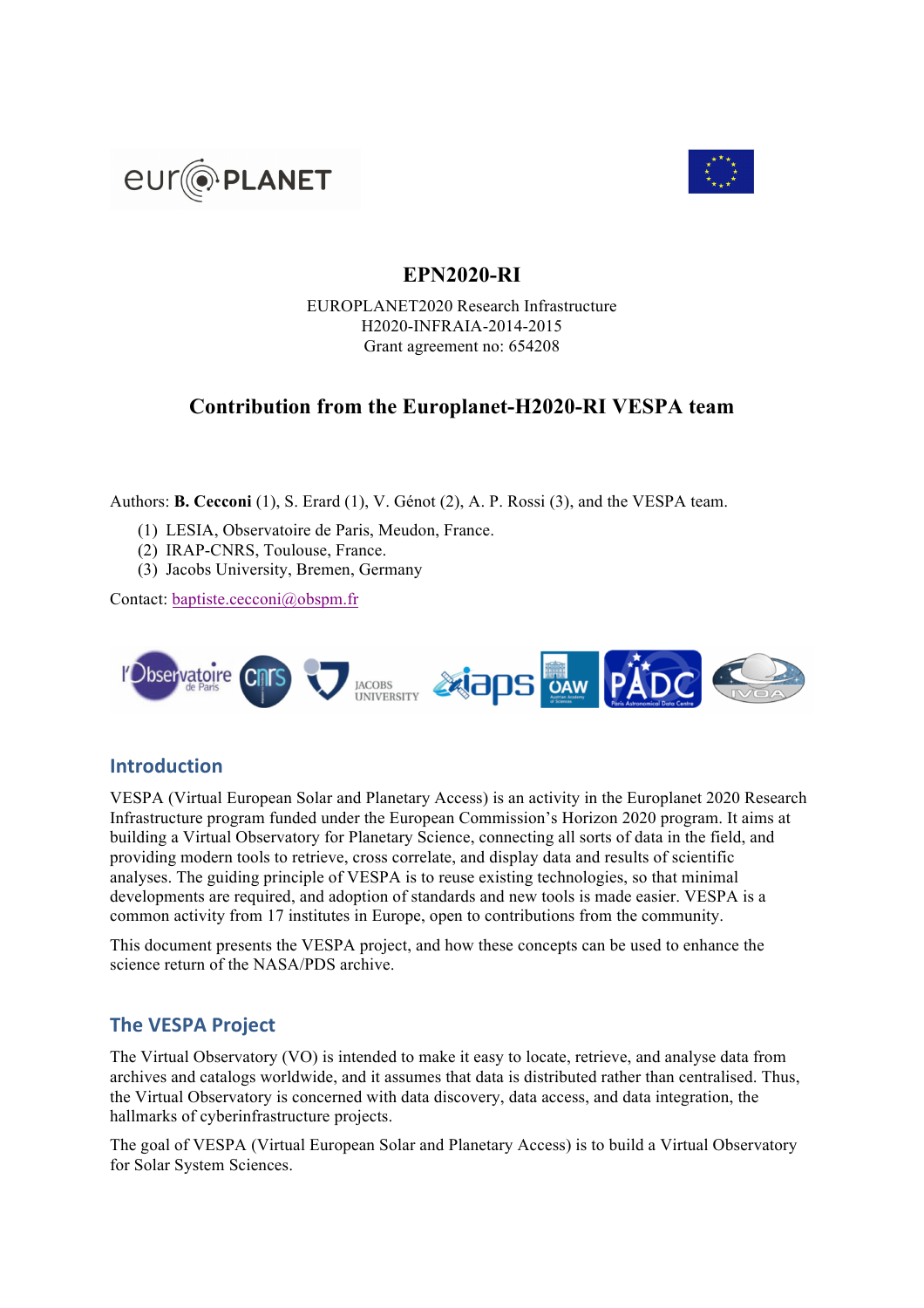The VO term covers two different meanings. It can be either "a virtual observatory": a web-based portal providing access to remotely distributed data resources using online forms with scientific parameters; or "the virtual observatory": a series of standards and interoperable tools that can share data transparently. In the first case, the user connects to a VO and search for data, while in the latter, the user is using tools to display data and the VO is the invisible machinery that allows him to work efficiently.

The VESPA project includes both aspects:

- It will provide the first multi-thematic Solar System and Planetary Science VO portal.
- It will also improve the connexions between existing VO tools taking into account the specificities of Solar System Science.

#### **The Virtual Observatory in Planetary Science**

This vision will tremendously increase the science return of the shared datasets. In the proposed infrastructure the shared datasets will be reachable either using the VESPA web-portal, or through existing visualization tools in use in the science community. The scientists will be able to search for data using a simple interface and a series of limited scientific parameters. They will not have to worry about data location or data formatting. The system will provide equal access to all shared dataset. Hence, even small teams contributing to the VESPA effort will have the same visibility as large space agency databases in the system. The amateur community also has a place in this system as valuable data providers. All planetary and solar system science fields will be available through the same interface. It will thus allow a very efficient cross-fertilization between neighboring fields. Several examples of use can be provided here:

- searching in a methan lake region of Titan, the user will be able to retrieve the atmospheric conditions depending on season or altitudinal density and composition profiles;
- looking for auroral images at Jupiter, the user will have also access to observations in the low frequency radio range, as well as thermospheric models, upstream solar wind or magnetospheric conditions;
- looking for spectral observations of comets, the user will also be able to get laboratory observations for various composition of ices.

The VESPA effort will also improve the overall VO efficiency by upgrading existing VO standards to adapt them to Solar and Planetary sciences. The main role of VESPA will be the addition of Planetary Science specific capabilities in existing data visualization VO tools (TOPCAT, Aladin, CASSIS, AMDA, 3Dview…). VESPA will thus provide common data mining capacities, advanced visualization, cross-comparison potential, and data analysis functions to all connected data services.

The VESPA project is connected to other data-access related efforts such as the astronomical VO (IVOA, International Virtual Observatory Alliance), the International Planetary Data Alliance (IPDA, which is a coordinated project to share planetary science archive from space agencies), or SPASE (Space Physics Archive Search and Extract). The VESPA core team members have been regularly interacting with these groups in the past 5 years. Hence all new developments will be done in coordination with existing standards, ensuring this way the project sustainability. The team also participated in many VO-related EU-funded FP7 programs linked with solar system sciences such as Europlanet-RI, PlanetServer, HELIO, VAMDC and IMPEx in particular.

The goal of the VESPA project is to provide such an infrastructure, building on the prototype forged during Europlanet-RI (2009-2012). The back-bone of VESPA is the IVOA TAP protocol (Table Access Protocol), which is used with a dedicated data model (EPNcore) and is used for data product selection and discovery from coverage, target, provenance and access keywords. VESPA will provide efficient visualization and analysis tools to the Planetary Science VO, and enlarge its content with new data services and by building a community of users and data providers (including amateurs), actually answering a growing demand in this field. VESPA will also prepare new VO-compliant data services with particular interest and impact in several thematic fields of Solar System studies. The scientific community will participate to this project through workshops organized twice a year (at EPSC and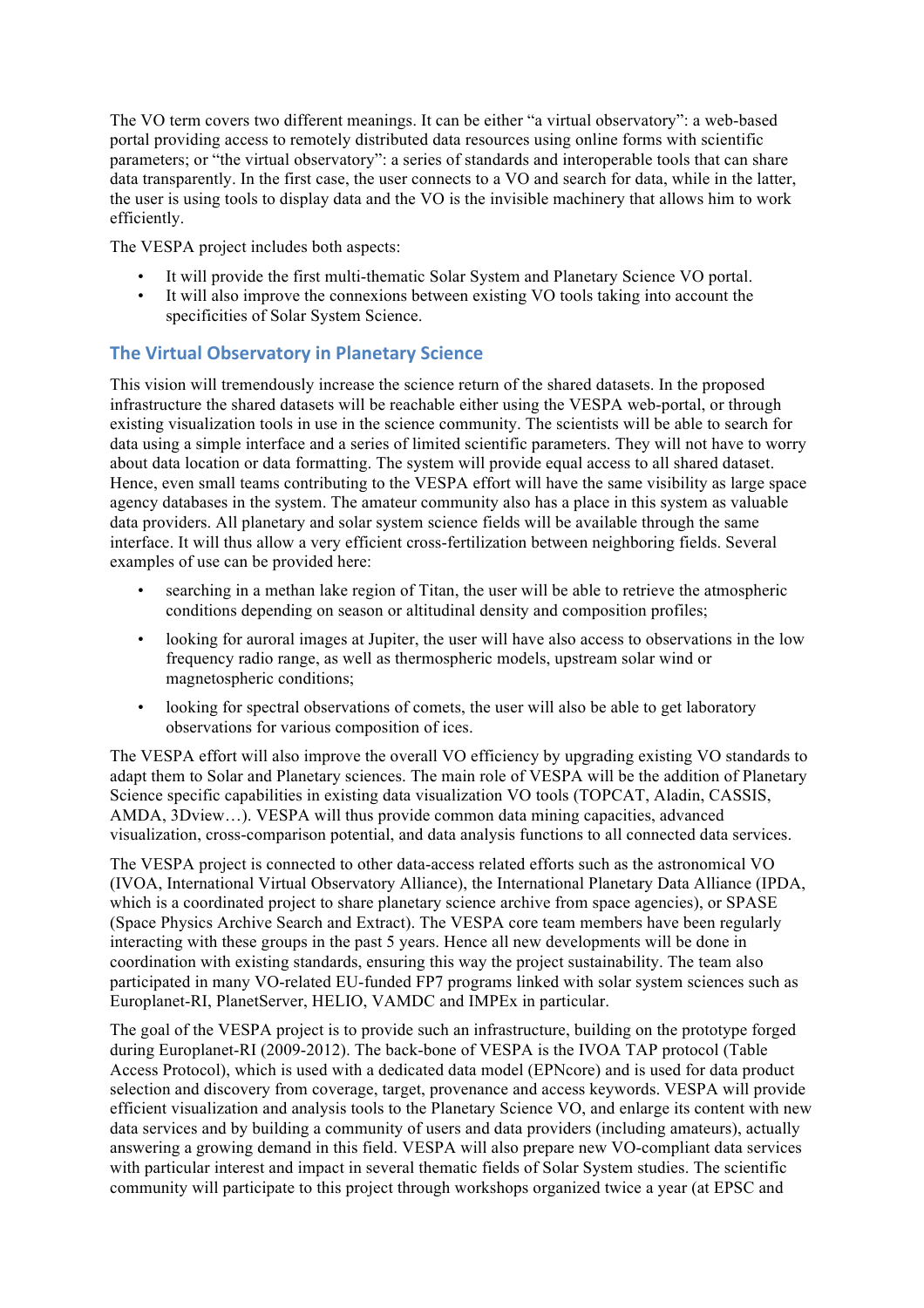EGU, the two major Planetary Science conferences in Europe), where VESPA will be showcased, tutorials will be proposed during hands-on sessions, feedback and needs from the user will be collected.

## **Interoperability**

#### **Tools and interfaces**

The main concept behind the VO is the interoperability. In Solar System Sciences, and more specifically in Planetary Sciences, there are already several interoperability standards used by the community. The 2 main ones are SPASE for Planetary Space Physics and GIS for Planetary Surfaces. VESPA is also reusing standards from the astronomical VO (IVOA), where they are not tied to sky coordinates. Being interoperable means being compatible with existing tools, which have been developed to fulfill the needs of a community. Hence databases and archives should be able to connect with these existing tools, either generic tools (e.g., TOPCAT) or discipline specific (e.g., AMDA, 3Dview...). The interoperability must be bidirectional:

- A visitor on a PDS node web portal should be able to send data from the web page to his preferred tools
- A tool user should be able to retrieve PDS data from the tool interface.

The first bullet is already being tested by the PDS-PPI node. On a data page, the user have access to a local menu allowing him to either view the data in a new page (the data is translated into a web page, using the label), view the data with a plotting library on a web page, view the data in Autoplot (a plotting tool developed for the Space Physics community), or view the data in TOPCAT (a plotting tool developed for the Astronomy community). The latter option is even more generic, as it implements the SAMP protocol (Simple Application Messaging Protocol). The data can then be sent to any SAMP-enabled tool (either web based to desktop tools).

For the second bullet, the tools must act as clients to the PDS data server. This can most probably be done with PDS4 technology, but using existing interoperable standards (through RESTful interfaces or dedicated web services) would accelerate the adoption and connections by external developers. Developing of mappings between internal PDS4 discipline dictionaries and external data models (such as VESPA or SPASE) is really the key to efficiently implement interoperable search services.

As for VESPA, reuse of technology should be the guiding principle. But when there is nothing existing, new tools can be developed. WebGeoCalc is a good example for this. This online interface to the SPICE library is very helpful for data analysis, such as data selection based on viewing geometry. This tool would greatly benefit of little additions to include interoperable formats output and interfaces, such as:

- add VOTable output: VOTable is an XML-based table format, including formatted metadata, which is used in many disciplines (Astronomy, Space Physics, Heliophysics...)
- add SAMP interface: SAMP is a protocol to exchange messages between applications, such as data availability broadcasting (including data format signature, so that tools that understand the format, can download and display the data).

In Earth science, another community-developed tool going in the same direction is OpenDAP. We have not rested this technology within VESPA yet, but it seems very promising. It provides a datacenter interface allowing specifying selection on data, operations on data and formatting output, in the RESTful query. This helps interoperability: the client sending the query can specify how the data should be formatted, organized and sampled, so that he can read them correctly. A similar development is in the PDS-PPI node project list, allowing selecting the data format output at time of data download, with a conversion on the fly.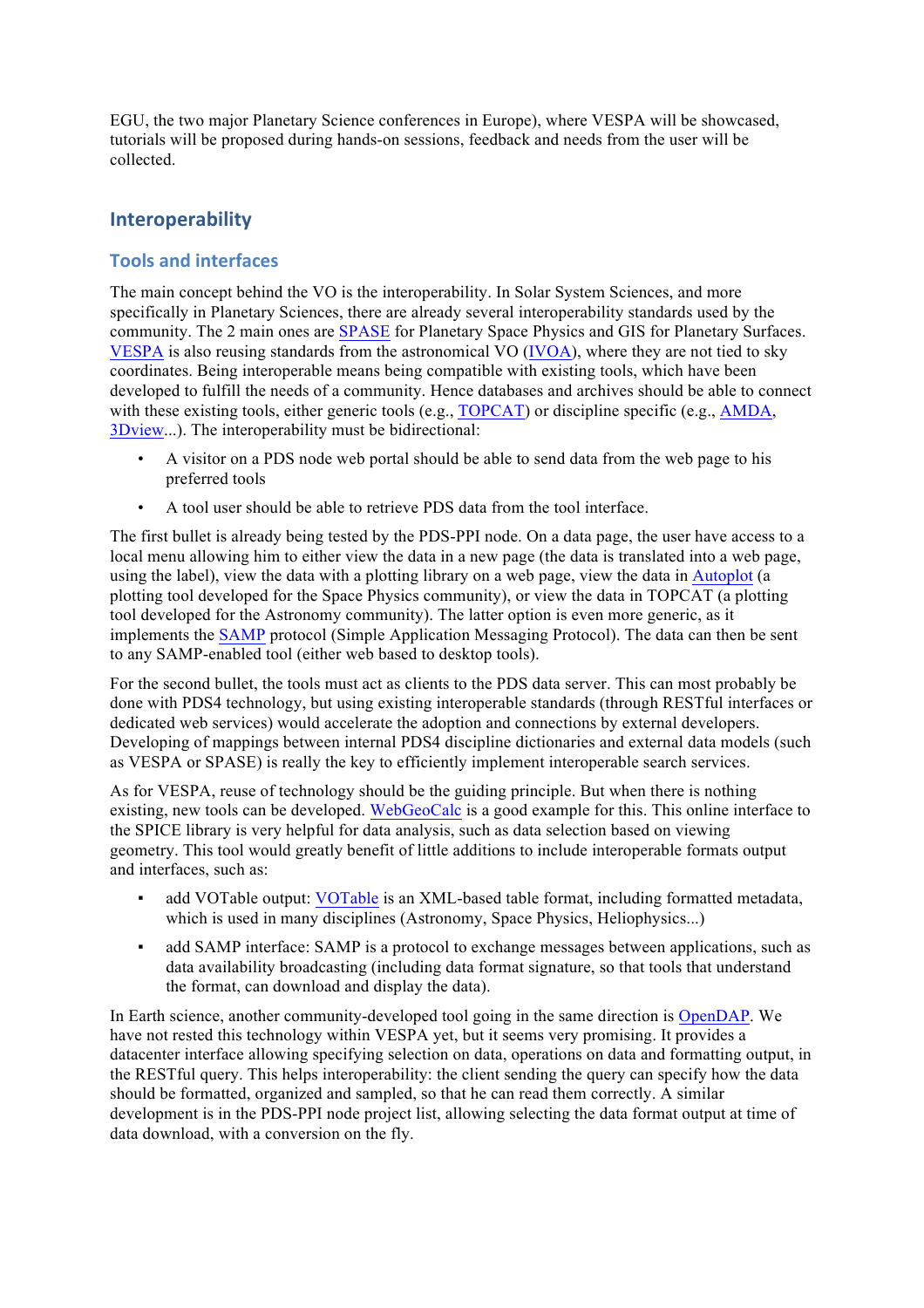#### **Workflows**

Workflows are an other aspect of new capabilities to be developed in Planetary Sciences. Efficient workflow development and management requires interoperability. Having compatible input and output interfaces for workflow elements is really the key. Good workflow could nurture and/or ease crossdisciplinary studies, which is a key aspect in Planetary Sciences. It would also be very promising for data re-analyses with updated or recalibrated datasets. The main workflow engine developed in Europe, and used in several scientific domains (biology, astronomy, chemistry medicine, music, meteorology, social sciences...), is called Taverna. In the frame of the HELIO project, Taverna has been tested to Heliophysics studies with some success. In VESPA, we are going to study its application to Planetary Sciences. This workflow engine is connected a social-network-like web portal: myExperiment.org, where users are sharing their workflows to others. Such community-based helps a lot the newcomers with easy to use already written and documented workflows.

#### **Tutorials**

Finally, last but not least the training of the community is essential. In the frame of VESPA, we are organizing splinter session during the two major Planetary Sciences conferences in Europe: EGU and EPSC. These splinter session are hand's-on session, where the participant are training on and discovering new tools. This is also the occasion to test the tools with new use cases, and gather the comments from the users. These workshops are helping adopting the new tools. Training workshops are held for user training as well as for data providers.

Dedicated workshops are also very useful. Last year, a workshop dedicated to planetary surfaces has been organized by PSA. This workshop was a great success. Many participants were already using GIS tools, but new comers really improved their understanding and experience on such tools. Discussions on how to interact with other communities (i.e., on being interoperable) were also very fruitful and some use cases were presented and discussed (e.g., mapping in-situ plasma measurements around Mars, Europa or Ganymede down to the surface and using GIS tools to plots the different maps).

In the US, to our knowledge, there are already similar workshops organized by USGS for planetary GIS tools, and CCMC for heliophysics modeling tools.

### **Better and easier archiving**

The PDS4 infrastructure is going in the right direction. With the XML Schema and Schematron tools, scripting tools can automatically create or check product labels. These technologies are also making the archive itself more consistent, that the metadata are modeled more accurately. In order to facilitate even more the archiving and increase the quality of the archive, PDS should allow community-used formats. This kind of adoption must be preceded by an assessment of the archivability of these formats.

This has already been done for the CDF format, with restrictions on the CDF use, so that the files will be readable without a CDF library in the future. Using CDF file format benefits to the user, to the data provider, as well as to the archive quality process. The users already using CDF can go on using its fully developed libraries and tools that use CDF, and they don't have to write yet another reader every time a new dataset is archived. The data provider already using CDF can keep doing so and slightly adapt its processing pipeline to produce PDS4-compliant CDF files. Finally the benefit on the data quality is in the metadata of the CDF file. It is possible to add all relevant metadata in the CDF file itself, with predefined data modeling (as done for Space Sciences), so that the ingestion into the archive and the XML label generation can be automated.

Easier archiving could be proposed if the data provider is using a standard and acceptable data format. The archive specification may then concentrate on the file structure and metadata. If the data provider follows the specification, then the archive process can be rather straightforward, or even more, automated. In support of this proposition, we have been preparing two Cassini/RPWS higher order